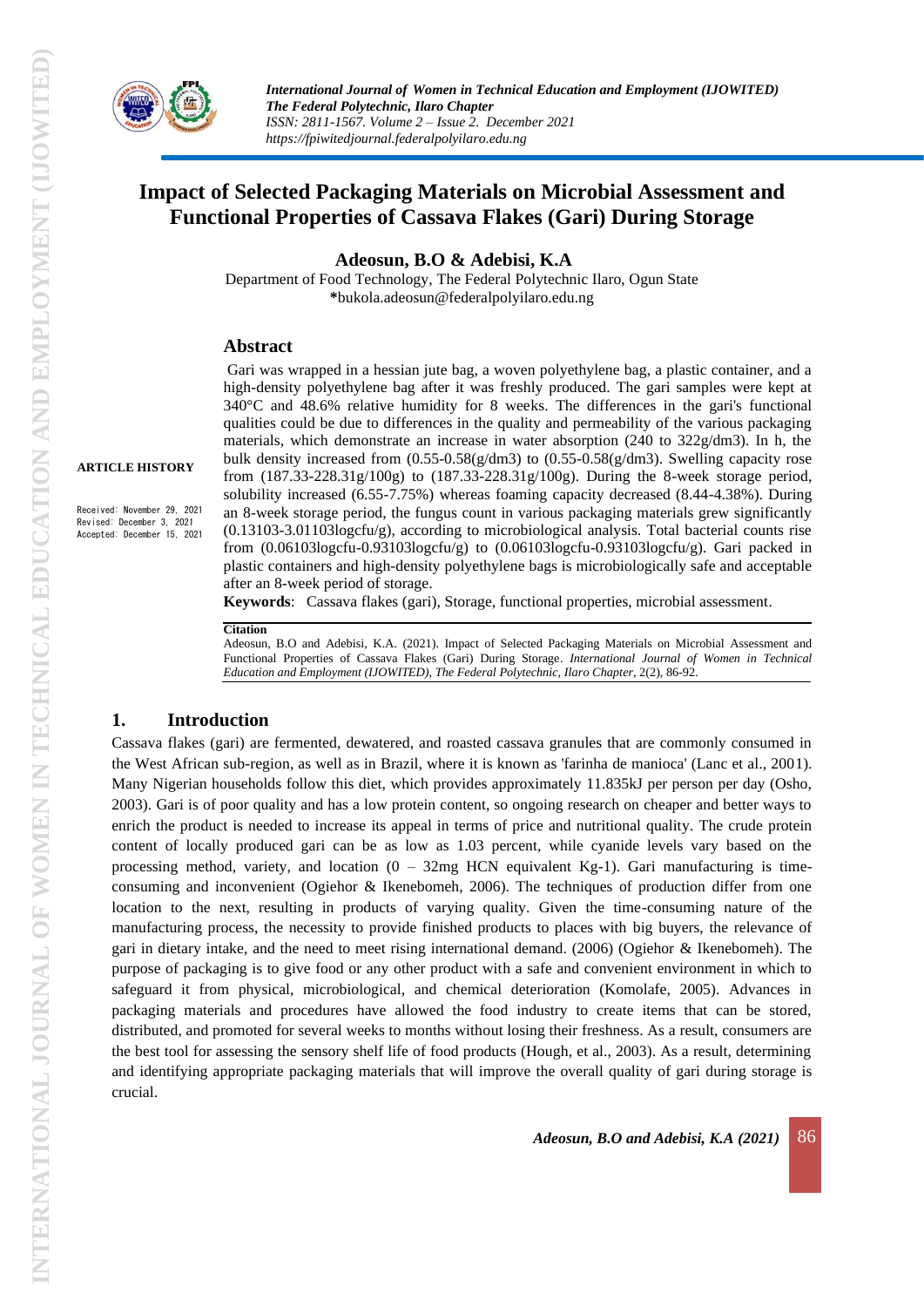

## **2. Materials and Methods**

Local producers in Apata, Nigeria's Ibadan Oyo state, provided freshly processed gari samples. After frying, the samples were collected aseptically and cooled on well-clean surfaces. Packaging materials employed in the study were hessian jute bags, weave polypropylene, plastic container packaging materials, and high-density polypropylene. The market gari was aseptically weighed (5 kg/pack) and placed in Polythene bags, Hessian jute bags, low density polypropylene bags, and plastic buckets. All packaging materials were sterilized with 95 percent ethanol prior to packaging. Following that, paper tape was used to hermetically seal the individual packs. For two months, all packaged samples were maintained at room temperature  $(30\pm 2^{\circ}C)$  in the laboratory.

#### **Functional Properties**

Absorption of Water and Oil Capacities were determined using Onwuka (2005) approach, bulk density using Nwanekezi *et al., (*2001) method, swelling volume, swelling power, and solubility using Onwuka (2005) method.

#### **Microbial Assessment**

The microbial loads of newly made and stored Gari were tested in various packaging materials. Microbiological analyses were carried out according to Oluwole *et al.,* (2013). With a sterile mortar and pestle, 1 g of sample was weighed and crushed to powder. To prepare the stock, it was placed in a sterile test tube and homogenized with 10 ml of sterile distilled water. In sterile distilled water, homogenate was serially diluted to  $10<sup>2</sup>$ . Using the pour plate method, 0.1ml aliquots of appropriate dilutions were inoculated onto Nutrient agar, MacConkey agar, and Potato Dextrose agar plates, respectively, for total aerobic plate count, coliform count, and fungal counts. After allowing the plates to set, they were incubated at 37°C for 48 hours. Potato Dextrose Agar (PDA) plates, on the other hand, were incubated for 72 hours at 25°C. The culture plates were checked for enumeration and identification of colonies enumerated at the conclusion of each incubation period.

#### **Enumeration and Identification of microbial Isolates**

A digital colony counter was used to count colonies at the end of each incubation period, and total microbial load was expressed as colony forming units per gram of sample. Until described, pure cultures of isolates acquired by repeated subculturing were stored on slants at 4<sup>o</sup>C. Bacterial isolates were identified using Bergey's Manual of Determinative Bacteriology and their Gram-stain response and biochemical test. Based on morphological traits and microscope testing, fungal isolates were identified (Tsuneo,2010).

#### **Statistical Analysis**

For each sample, all analyses were performed in duplicate. The study's data was subjected to an analysis of variance (ANOVA). Duncan Multiple Range Test (DMRT) at 5% level (P  $\leq$ 0.5) will be used to differentiate differences between means.

### **3. Results and Discussion**

Table 1 shows the functional qualities of newly made and stored Gari in various packing materials. The bulk density of fresh Gari decreased from 0.55 g/dm3 to 0.54 g/dm3 in samples A and C, 0.52 g/dm3 in sample B, and 0.57 g/dm3 in sample D, respectively. Sample D had the greatest growth, while sample B had the smallest. After two weeks of storage, there was no significant ( $p \le 0.5$ ) increase in bulk density. The bulk density of samples A, D, and B, C increased after 4 weeks of storage, with values of 0.56  $g/dm3$  and 0.57  $g/dm3$ correspondingly. There was no statistically significant ( $p \le 0.5$ ) increase in the number of samples. The bulk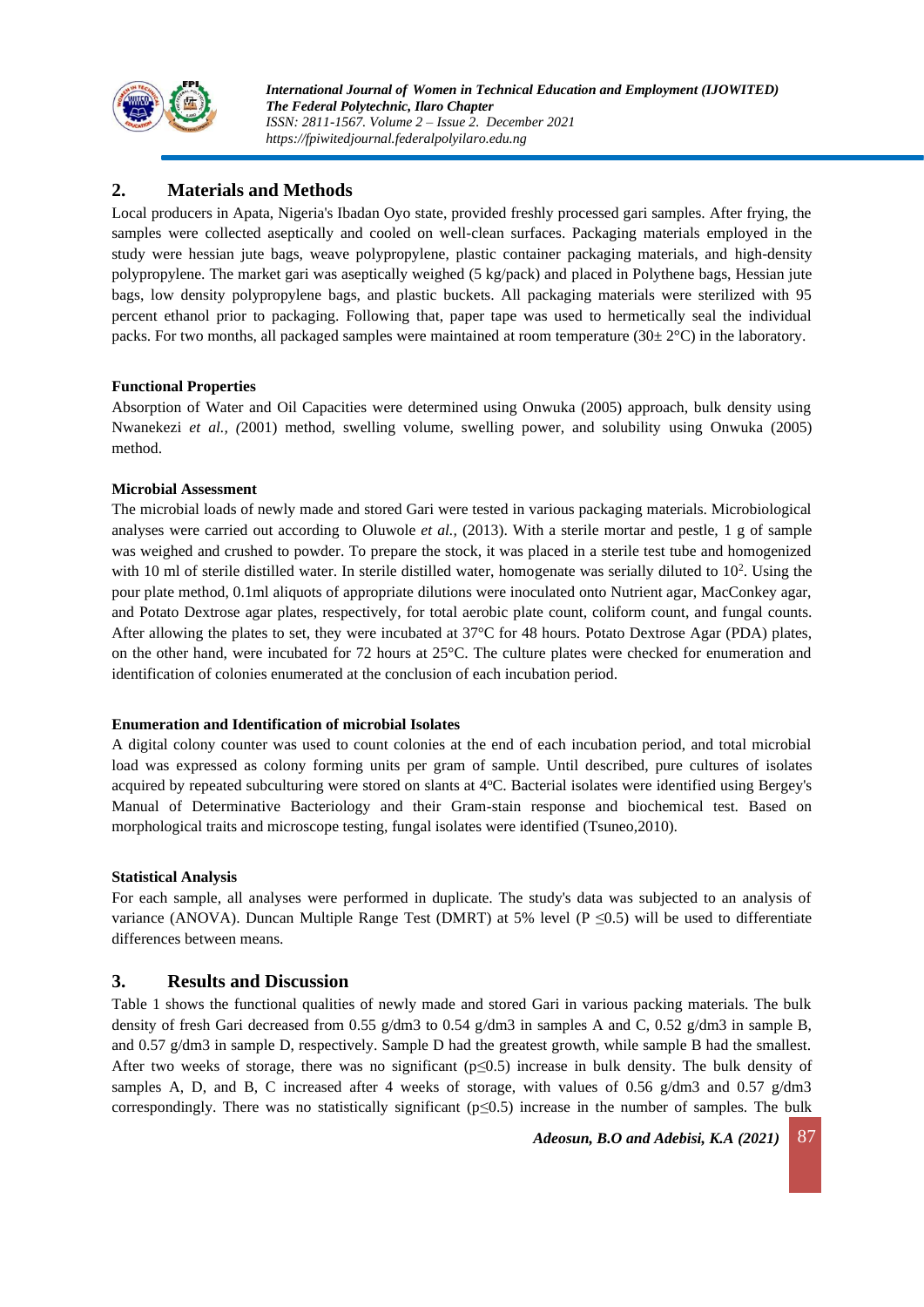

*International Journal of Women in Technical Education and Employment (IJOWITED) The Federal Polytechnic, Ilaro Chapter ISSN: 2811-1567. Volume 2 – Issue 2. December 2021 https://fpiwitedjournal.federalpolyilaro.edu.ng*

density of all the samples increased after 6 and 8 weeks of storage, with values ranging from 0.56 g/dm3 to 0.58 g/dm3 respectively. Gari samples in various packaging with a range of bulk densities. Water absorption results in a 220%, 267% rise in fresh Gari in sample A, 312% in sample B, 291% in sample C, and 320% in sample D, respectively. Sample D had the highest increase, while sample A had the lowest. After two weeks of storage, all of the samples had significant ( $p \le 0.5$ ) improvements in water absorption capacity. Water absorption capacity increased from sample A to D after 4 weeks, with values ranging from 268% to 322%, with sample D having the highest increase and sample A having the lowest. All of the samples showed a significant ( $p \le 0.5$ ) increase. At 6 weeks, all of the samples increased from 263% to 306%, with sample D having the biggest rise and sample A having the lowest. In samples A, B, and C, there was no significant ( $p\leq 0.5$ ) increase. There was also an increase in all of the variables at 8 weeks. The water absorption capacity of all samples was not significantly different ( $p \leq 0.5$ ). The water absorption capacity values obtained in this investigation were higher than those reported by Adebowale et al. for all treatments (2008). Swelling capacity increased from 187.33 g/100g in fresh Gari sample to 200.3 g/100g in sample A, 213.33 g/100g in B, 218.35 g/100g in C, and 196 g/100g in sample D. Sample C showed the greatest rise, whereas sample D showed the smallest. At 4 weeks, there was a substantial (p≤0.5) rise in the swelling capacity of samples, as well as an increase in all sample values, which ranged from 201 percent g/100g to 228 g/100g. There was also an increase in all the samples at 6 and 8 weeks, ranging from 196 g/100g to 214.66 g/100g and 195.66 g/100g to 212.33%, respectively. When compared to fresh Gari, the solubility of the Gari samples held in various packaging materials increased slightly. Falade and Okafor (Falade & Okafor, 2013). The Gari samples' foaming capacity in various packing materials is lower than Awolu's claimed values (2017). Foaming capacity can be impacted by a number of elements, according to Onimawo and Egbekun (1998), including temperature, pH, salt content, protein type, and preparation process.

| Samples            | Density<br>Bulk              | Water<br>Adsorption<br>Capacity (%) | Foaming                      | <b>Swelling Capacity</b>       | Solubility                   |  |  |
|--------------------|------------------------------|-------------------------------------|------------------------------|--------------------------------|------------------------------|--|--|
|                    | $(g/dm^3)$                   |                                     | Capacity                     | (g/100 g)                      | (% )                         |  |  |
|                    |                              |                                     | $(\% )$                      |                                |                              |  |  |
| Fresh              | $0.55 \pm 0.03$              | $240 \pm 0.08$                      | $8.44 \pm 0.05$              | 187.33±0.03                    | $6.55 \pm 0.07$              |  |  |
|                    | 2 Weeks of storage           |                                     |                              |                                |                              |  |  |
| A                  | $0.53 \pm 0.01^a$            | $267 \pm 0.05^{\text{a}}$           | $6.69 \pm 0.63^b$            | $200.31 \pm 3.21$ <sup>a</sup> | $7.15 \pm 0.05^b$            |  |  |
| B                  | $0.52 \pm 0.08^a$            | $312 \pm 0.03$ <sup>c</sup>         | $7.56 \pm 0.34$ <sup>c</sup> | $213.33 \pm 2.08^b$            | $6.83 \pm 0.07^{\text{a}}$   |  |  |
| C                  | $0.53 \pm 0.02^a$            | $291 \pm 0.03^b$                    | $5.99 \pm 0.63$ <sup>a</sup> | $218.35 \pm 1.53^b$            | $7.75 \pm 0.05$ <sup>c</sup> |  |  |
| D                  | $0.54 \pm 0.01$ <sup>a</sup> | $320 \pm 0.04$ <sup>d</sup>         | $6.03 \pm 0.12^b$            | $196 \pm 3.45^{\text{a}}$      | $7 \pm 0.05^{\text{a}}$      |  |  |
| 4 Weeks of storage |                              |                                     |                              |                                |                              |  |  |
| A                  | $0.57 \pm 0.07^{\text{a}}$   | $268 \pm 0.03^a$                    | $5.11 \pm 0.85^b$            | $205.3 \pm 3.05^{\text{a}}$    | $7.25 \pm 0.05^b$            |  |  |
| B                  | $0.56 \pm 0.02^a$            | $312 \pm 0.06$ <sup>c</sup>         | $5.77 \pm 0.69$ <sup>d</sup> | $222.7 \pm 3.06^b$             | $6.9 \pm 0.05^{\text{a}}$    |  |  |
| C                  | $0.56 \pm 0.04^a$            | $299 \pm 0.03^b$                    | $4.48 \pm 0.28$ <sup>a</sup> | $228.31 \pm 1.53$ <sup>c</sup> | $7.65 \pm 0.05$ <sup>c</sup> |  |  |
| D                  | $0.57 \pm 0.04^a$            | $322 \pm 0.03$ <sup>d</sup>         | $5.45 \pm 0.28$ c            | $201 \pm 2.46^a$               | $6.9 \pm 0.05^{\text{a}}$    |  |  |
| 6 Weeks of storage |                              |                                     |                              |                                |                              |  |  |

| Table 1: Functional properties of stored Gari in different packaging materials |  |  |  |
|--------------------------------------------------------------------------------|--|--|--|

*Adeosun, B.O and Adebisi, K.A (2021)* 88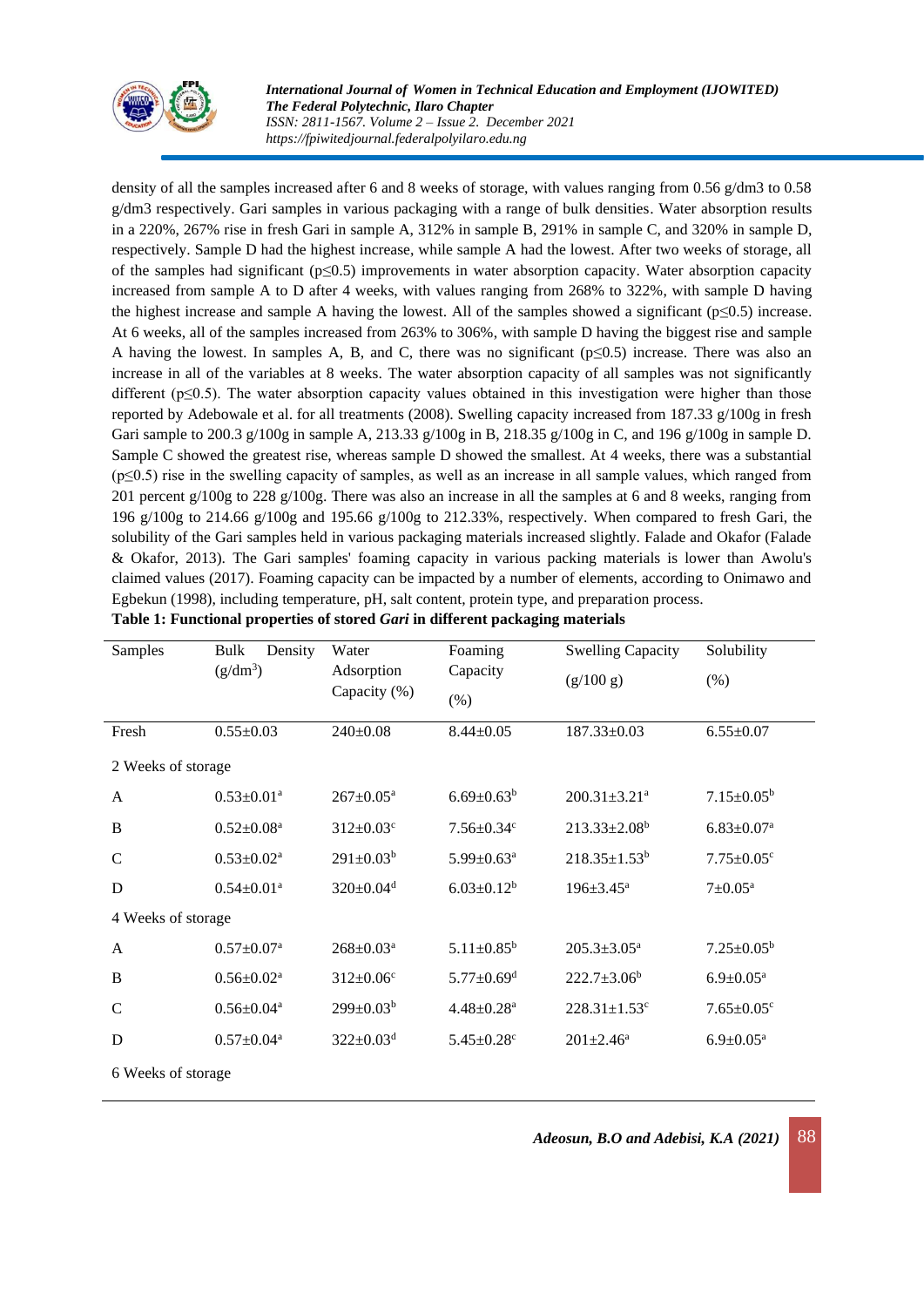

*International Journal of Women in Technical Education and Employment (IJOWITED) The Federal Polytechnic, Ilaro Chapter ISSN: 2811-1567. Volume 2 – Issue 2. December 2021 https://fpiwitedjournal.federalpolyilaro.edu.ng*

| $\mathbf{A}$       | $0.58 \pm 0.05^{\text{a}}$   | $263+0.02^a$                | $5.39 \pm 0.09$ <sup>d</sup> | $198 \pm 2.00^a$               | $7.16 \pm 0.07^b$            |  |  |
|--------------------|------------------------------|-----------------------------|------------------------------|--------------------------------|------------------------------|--|--|
| B                  | $0.56 \pm 0.01^a$            | $299 \pm 0.02$ <sup>c</sup> | $5.15 \pm 0.30$ <sup>c</sup> | $205.33 + 4.04^b$              | $6.85 \pm 0.05^{\text{a}}$   |  |  |
| $\mathcal{C}$      | $0.57 \pm 0.03^{\text{a}}$   | $283+0.05^{\rm b}$          | $4.48 \pm 0.39$ <sup>a</sup> | $214.66 \pm 1.52$ <sup>c</sup> | $7.55 \pm 0.05$ <sup>c</sup> |  |  |
| D                  | $0.57 \pm 0.05^{\text{a}}$   | $306 \pm 0.07$ <sup>d</sup> | $4.83 \pm 0.39^b$            | $196 \pm 2.64$ <sup>a</sup>    | $6.87 \pm 0.05^{\text{a}}$   |  |  |
| 8 Weeks of storage |                              |                             |                              |                                |                              |  |  |
| $\mathbf{A}$       | $0.58 \pm 0.02^{\text{a}}$   | $256 \pm 0.02^a$            | $4.67+0.23b$                 | $195.66 \pm 1.53^b$            | $7.11 \pm 0.07^b$            |  |  |
| B                  | $0.56 \pm 0.03$ <sup>a</sup> | $295 \pm 0.01$ <sup>c</sup> | $4.59 \pm 0.15^b$            | $204+1$ °                      | $6.8 \pm 0.05^{\text{a}}$    |  |  |
| $\mathcal{C}$      | $0.57 \pm 0.04^a$            | $283+0.01b$                 | $4.38 + 0.24$ <sup>a</sup>   | $212.33 \pm 1.52$ <sup>d</sup> | $7.53 \pm 0.02$ <sup>c</sup> |  |  |
| D                  | $0.57 \pm 0.01$ <sup>a</sup> | $299 \pm 0.01$ <sup>c</sup> | $4.34 + 0.23^a$              | $193.67 \pm 2.08^{\text{a}}$   | $6.83 \pm 0.02^a$            |  |  |

Values represent mean and standard deviation, means with different superscript within a column are significantly different ( $p \le 0.05$ )

- A- *Gari* stored in hessian jute bag
- B- *Gari* stored in woven polyethylene
- C- *Gari* stored in High density polyethylene
- D- *Gari* stored in plastic container

#### **Microbial Assessment**

Table 2 shows the findings of the microbiological characteristics of preserved Gari in various packing materials. The freshly made Gari has a total live, fungus, and lactic acid bacteria (LAB) count of 0.060.17log cfu/g. In the freshly produced Gari, no coliform, salmonella, or staphylococcus bacteria were found. At 2 weeks of storage, the total viable count increased significantly ( $p\leq 0.5$ ) with values ranging from 0.48 to 0.58 log cfu/g, with the biggest rise in sample A and the lowest in sample C. Sample A had the highest total viable count at 4 weeks, while sample D had the lowest. After 6 weeks of storage, all samples increased from 0.64 0.79 log cfu/g to 0.73 0.93 log cfu/g after 8 weeks of storage. The fungus count revealed an increase in the fresh sample, with a value of 0.13 log cfu/g× 0.20 log cfu/g in sample A, 0.31 log cfu/g in B, 0.37 log cfu/g in C and 0.22 log cfu/g in D respectively. Sample C had the fastest growth, whereas sample D had the slowest. From 4 to 8 weeks of storage, there was a significant (p0.5) rise in fungus count, with values ranging from 0.270.34 log cfu/g, 1.321.41 log  $c$ fu/g, and 2.53.01 log  $c$ fu/g, respectively. The lactic acid bacterial result likewise shows a rise in fresh Gari with values of 0.17 log cfu/g 0.24 log cfu/g for sample A, 0.24 log cfu/g for sample B, 0.20 log cfu/g for sample C, and 0.18 log cfu/g for sample D. At 2 to 4 weeks of storage, there was no significant (p0.5) rise in (LAC). At 6 to 8 weeks of storage, LAC increased from 0.50 to 0.57 log cfu/g and 1.11 to 1.20 log cfu/g, respectively. The increase in total viable bacterial, staphylococcus, lactic acid bacterial, and fungal counts in all of the samples in the various packaging materials implies that environmental conditions are favorable. Ogiehor and Ikenebomeh (2006).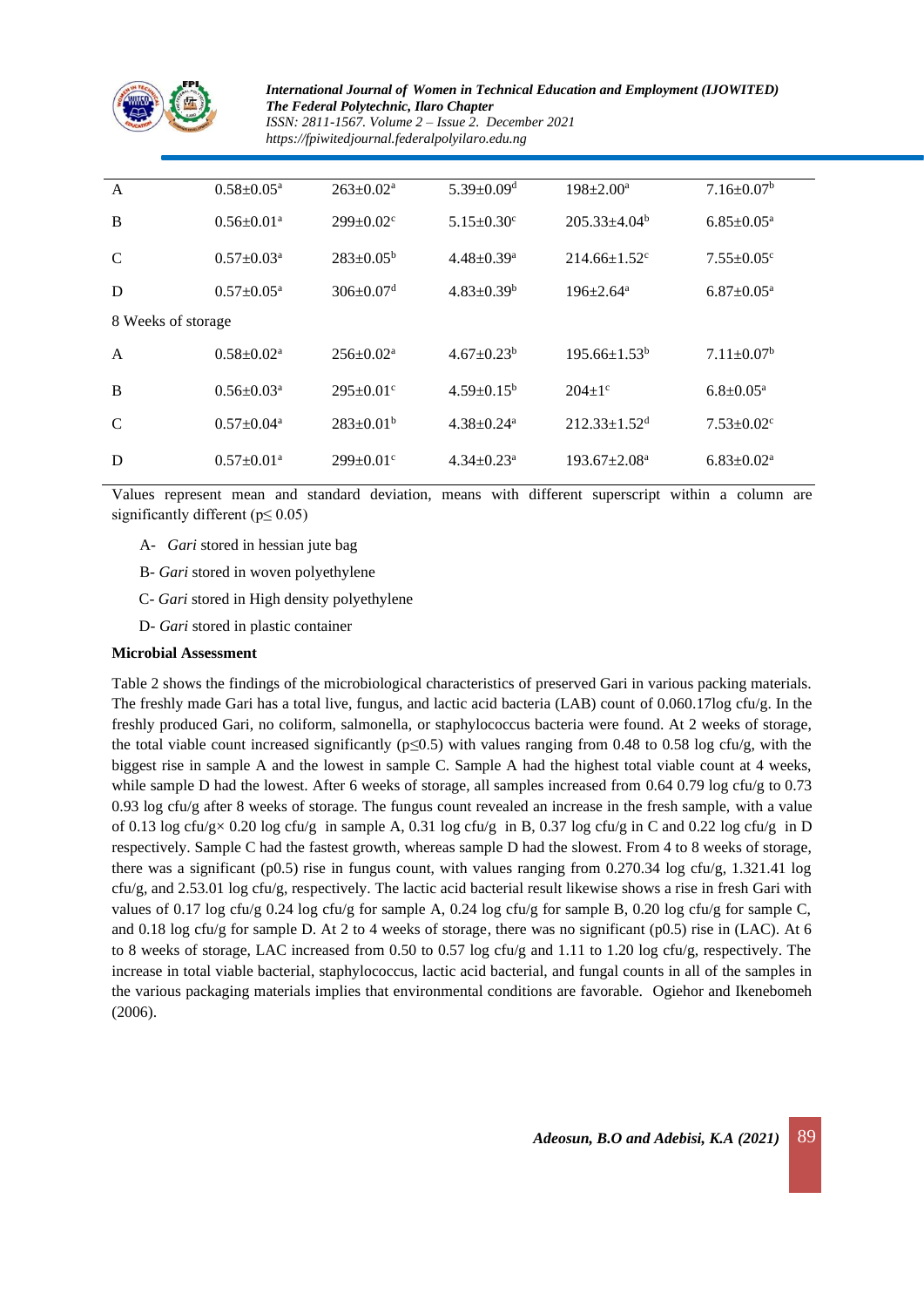

*International Journal of Women in Technical Education and Employment (IJOWITED) The Federal Polytechnic, Ilaro Chapter ISSN: 2811-1567. Volume 2 – Issue 2. December 2021 https://fpiwitedjournal.federalpolyilaro.edu.ng*

### **Table 2: Microbial load of stored** *Gari* **in different packaging materials**

| Samples            | <b>Total Viable Count</b>     | Coliform Count               | Salmonella       | Staphylococcus                | Fungi Count                  | LAB Count (log cfu/g)        |  |
|--------------------|-------------------------------|------------------------------|------------------|-------------------------------|------------------------------|------------------------------|--|
|                    | $(\log c f u/g)$              | $(\log c f u/g)$             | $(\log c f u/g)$ | $(\log c f u/g)$              | $(\log c f u/g)$             |                              |  |
| Fresh              | $0.06 \pm 0.40$               | ND                           | <b>ND</b>        | ND                            | $0.13 \pm 0.01$              | $0.17 \pm 0.20$              |  |
| 2 Weeks of storage |                               |                              |                  |                               |                              |                              |  |
| $\mathbf{A}$       | $0.54 \pm 0.04^b$             | $0.06 + 0.02a$               | ND               | $0.04 \pm 0.02^a$             | $0.2 \pm 0.02^a$             | $0.24 \pm 0.02^b$            |  |
| B                  | $0.49 \pm 0.05^{\text{a}}$    | $0.04 \pm 0.02^a$            | <b>ND</b>        | ND                            | $0.31 \pm 0.02^b$            | $0.20 \pm 0.02$ <sup>a</sup> |  |
| $\mathsf{C}$       | $0.42 \pm 0.03$ <sup>c</sup>  | ND                           | <b>ND</b>        | $0.06 \pm 0.02^b$             | $0.37 \pm 0.03$ <sup>c</sup> | $0.34 \pm 0.03$ <sup>c</sup> |  |
| D                  | $0.48 \pm 0.03$ <sup>c</sup>  | ND                           | <b>ND</b>        | $0.03 \pm 0.01$ <sup>a</sup>  | $0.22 \pm 0.03^b$            | $0.18 \pm 0.04^a$            |  |
| 4 Weeks of storage |                               |                              |                  |                               |                              |                              |  |
| A                  | $0.68 \pm 0.03$ <sup>ab</sup> | $0.07 \pm 0.01^{\rm b}$      | <b>ND</b>        | $0.05 \pm 0.01^b$             | $0.29 \pm 0.04$ <sup>a</sup> | $0.25 \pm 0.03^{\text{a}}$   |  |
| $\, {\bf B}$       | $0.54 \pm 0.04^a$             | $0.04 \pm 0.01$ <sup>a</sup> | <b>ND</b>        | $0.01 \pm 0.03^a$             | $0.27 \pm 0.03^{\text{a}}$   | $0.21 \pm 0.02^a$            |  |
| $\mathsf{C}$       | $0.63 \pm 0.02^b$             | $0.02 \pm 0.01$ <sup>a</sup> | <b>ND</b>        | $0.03 \pm 0.01$ <sup>a</sup>  | $0.34 \pm 0.01^b$            | $0.35 \pm 0.02^b$            |  |
| D                  | $0.53 \pm 0.03^{\text{a}}$    | $0.03 \pm 0.01$ <sup>a</sup> | <b>ND</b>        | $0.02 \pm 0.01$ <sup>a</sup>  | $0.28 \pm 0.02^a$            | $0.21 \pm 0.04^a$            |  |
| 6 Weeks of storage |                               |                              |                  |                               |                              |                              |  |
| A                  | $0.79 \pm 0.04^b$             | $0.04 \pm 0.01$ <sup>a</sup> | ND               | $0.04 \pm 0.01^b$             | $1.35 \pm 0.03^a$            | $0.50 \pm 0.14$ <sup>a</sup> |  |
| B                  | $0.69 \pm 0.02^{\text{a}}$    | $0.03 \pm 0.01$ <sup>a</sup> | ND               | $0.02 \pm 0.01$ <sup>a</sup>  | $1.32 \pm 0.02^a$            | $0.56 \pm 0.03^b$            |  |
| C                  | $0.74 \pm 0.02^b$             | $0.01 \pm 0.00^a$            | <b>ND</b>        | $0.03 \pm 0.01$ <sup>a</sup>  | $1.41 \pm 0.03^b$            | $0.57 \pm 0.02^b$            |  |
| D                  | $0.64 \pm 0.04$ <sup>a</sup>  | $0.03 \pm 0.01$ <sup>a</sup> | <b>ND</b>        | $0.02 \pm 0.01$ <sup>a</sup>  | $1.35 \pm 0.03^a$            | $0.50 \pm 0.02^{\text{a}}$   |  |
| 8 Weeks of storage |                               |                              |                  |                               |                              |                              |  |
| A                  | $0.93 \pm 0.03^b$             | $0.06 \pm 0.01^b$            | ND               | $0.07 \pm 0.01^{\rm b}$       | $3.01 \pm 0.15^a$            | $1.20 \pm 0.01^b$            |  |
| B                  | $0.73 \pm 0.04$ <sup>a</sup>  | $0.05 \pm 0.01^{\rm b}$      | <b>ND</b>        | $0.04 \pm 0.01$ <sup>a</sup>  | $2.5 \pm 0.1^a$              | $1.14 \pm 0.01$ <sup>a</sup> |  |
| $\mathsf{C}$       | $0.86 \pm 0.02^b$             | $0.04 \pm 0.01$ <sup>a</sup> | <b>ND</b>        | $0.05 \pm 0.01$ <sup>ab</sup> | $2.77 \pm 0.15^b$            | $1.13 \pm 0.01^a$            |  |
| D                  | $0.77 \pm 0.01$ <sup>a</sup>  | $0.03 \pm 0.01$ <sup>a</sup> | <b>ND</b>        | $0.03 \pm 0.01$ <sup>a</sup>  | $2.63 \pm 0.25$ <sup>a</sup> | $1.11 \pm 0.02^a$            |  |

Values represent mean and standard deviation, means with different superscript within a column are significantly different ( $p \le 0.05$ )

A- *Gari* stored in hessian jute bag:

B- *Gari* stored in weavon polyethylene bag

*C - Gari* stored in High density polyethylene bag.

D- *Gari* stored in plastic container

*Adeosun, B.O and Adebisi, K.A (2021)* 90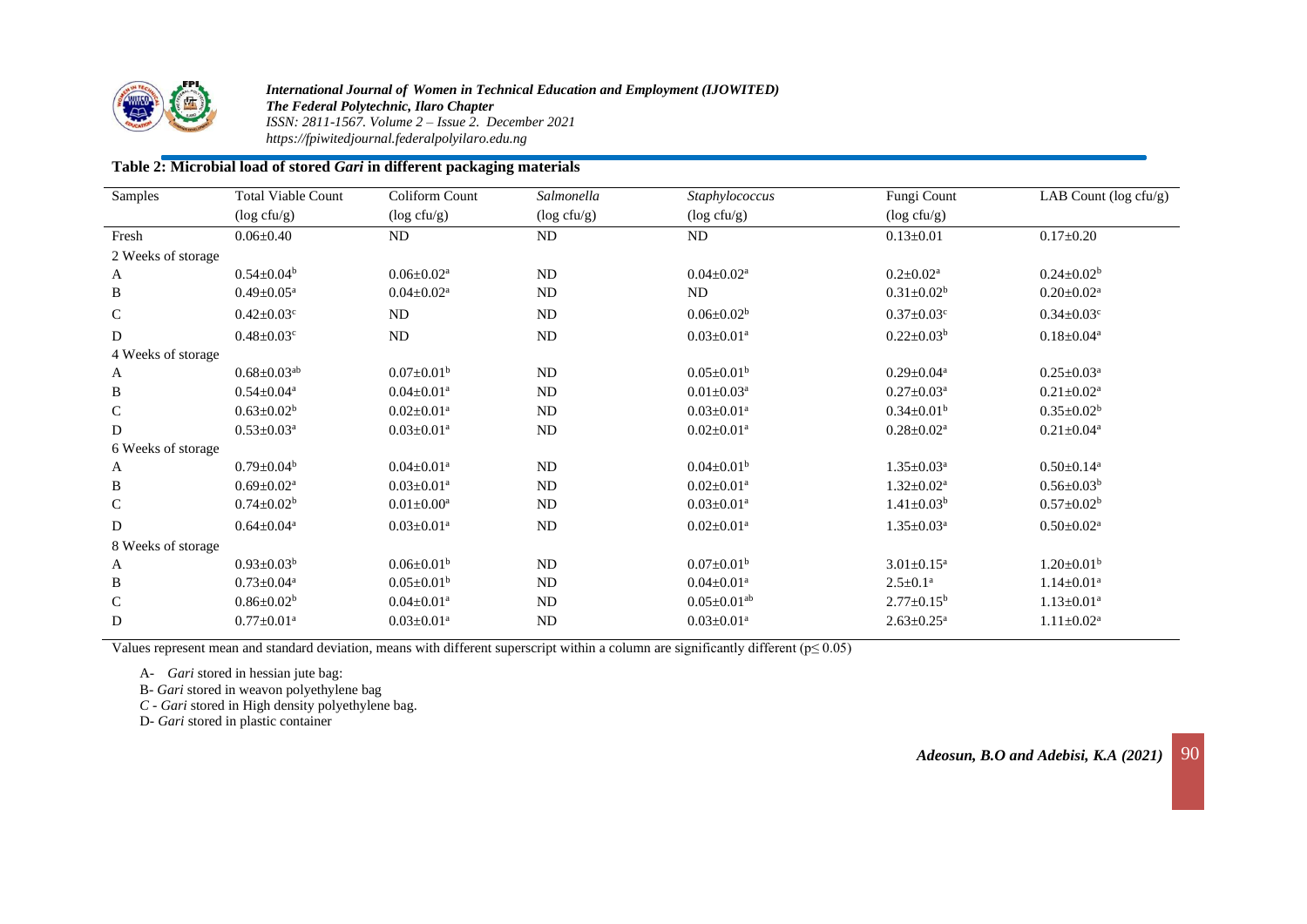

### **4. Conclusion**

Different packaging materials have an effect on the microbiological quality and functional qualities of Gari stored under tropical environmental settings, according to this study. The information gathered could be helpful in the handling and storage of Gari. As a result, Gari, when stored in a plastic container and a polyethylene bag, may be microbiologically safe for eating for up to two months.

#### **References**

- Adebola MO, Dadi-Mamud, NJ, Nusa Halima MK (2014). The effects of packaging materials of shelf-life stability of garri bought from markets in Lapai Niger State Nigeria. *Journal of Applied and Environmental Microbiology*. 2, 12-15.
- Adebowale, A. A., Sanni, L. O. and Ladapo, F. O. (2008). Chemical, functional and sensory properties of instant yam-breadfruit flour. *Nigerian Food Journal* 26 (1), 2-12.
- Adebowale, A., Sanni, L. & Awonorin, S. (2005). Effect of texture modifiers on the physicochemical and sensory properties of dried fufu. *Food Science and Technology International,* 11, 373-382.
- Adebowale, A., Sanni, L. & Onitilo, M. (2008). Chemical composition and pasting properties of tapioca grits from different cassava varieties and roasting methods. *African Journal of Food Science,* 2, 077-082.
- Adejumo B. A. and Raji A.O. (2012). Microbiological safety and sensory attributes of *Gari* in selected packaging materials. *Academic Research International;* 3(3), 153-162*.*
- Adeyemi, O. (1976). Fungi associated with deterioration of garri. *Nigeria Journal of Plant Protection*, 74-77.
- Akingbala John O. Oyewole Olusola B., Uzo-Peters Phylis I., Karim Ramota O. and. Baccus-Taylor Gail S. H (2005). Evaluating stored cassava quality in *Gari* production. *Journal of Food*, *Agriculture & Environment,* 3(1),75-80*.*
- Amadi JE, Adebola MO (2008). Effect of Moisture Content and Storage Conditions on the Stability of Garri. *African. Journal of Pure Appied. Science.* 7(24), 4591-4594*.*
- Cassava Master Plan (2006). A strategic action plan for the development of the Nigeria cassava industry. UNIDO;42-50.
- Ekundayo, C.A. (1984). Microbial spoilage of package garri in storage. *Microbial letters,* 23, 271-278
- Etudaiye H. A., T. U. Nwabueze, and L. O. Sanni, (*2009). Pasting and functional properties of fufu processed from cassava mosaic disease resistant varieties cultivated in a high rainfall zone. Nigeria Food Journal*, 27(2), 185-193*.*
- Falade, K.O. & Okafor, C.A. (2013). Physicochemical properties of five cocoyam (*Colocasia esculenta* and *Xanthosoma sagittifolium*) starches. *Food Hydrocolloids,* 30, 173-181.
- Falade, K.O., Semon, M., Fadairo, O.S., Oladunjoye, A.O. & Orou, K.K. (2014). Functional and physicochemical properties of flours and starches of African rice cultivars. *Food Hydrocolloids,* 39, 41-50.
- Hough G., Langohr K., Gomez G., Curia A. (2003). Survival Analysis Applied to Sensory Shelf Life of Foods. *Journal Of Food Science;* 68, 359–362
- Komolafe EA, Arawande JO (2010). Evaluation of the quantity and quality of *Gari* produced from three cultivars of cassava. *Journal of Research in National Development* 8, 21-32

Komolafe, E.A. (2005) Food Packaging. Biotidara Publisher Eringbo, Akure; 47- 51.

*Adeosun, B.O and Adebisi, K.A (2021)* 91